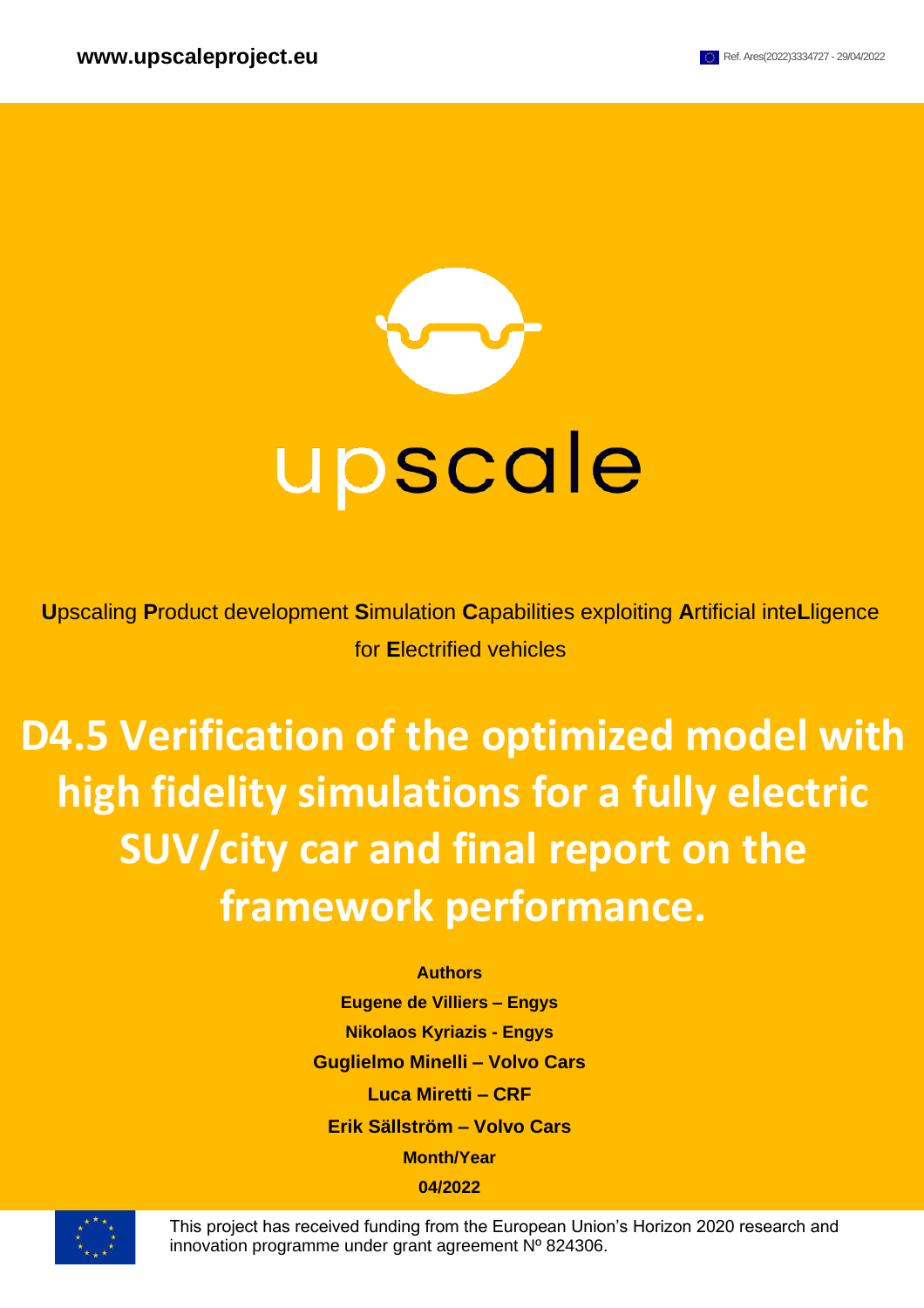

### **Project Details**

| <b>PROJECT TITLE</b>                | Upscaling product development simulation<br>capabilities exploiting artificial intelligence for<br>electrified vehicles |
|-------------------------------------|-------------------------------------------------------------------------------------------------------------------------|
| <b>PROJECT ACRONYM</b>              | Upscale                                                                                                                 |
| <b>GRANT AGREEMENT NUMBER</b>       | 824306                                                                                                                  |
| <b>INSTRUMENT</b>                   | <b>RIA</b>                                                                                                              |
| <b>CALL</b>                         | LC-GV-2018                                                                                                              |
| <b>STARTING DATE OF THE PROJECT</b> | November, 1ST 2018                                                                                                      |
| <b>PROJECT DURATION</b>             | 42 Months                                                                                                               |

### **The UpScale Project**

The UPSCALE (Upscaling Product development Simulation Capabilities exploiting Artificial inteLligence for Electrified vehicles) goal is demonstrating the feasibility of using AI enhanced CAE methods in EV development processes, such as vehicle aerodynamics, battery thermal modelling and crash simulation and leading the deployment of AI tools for other CAE applications. UPSCALE is the first EU-project that has the specific goal to integrate artificial intelligence (AI) methods directly into traditional physics-based Computer Aided Engineering (CAE)-software and –methods. These CAE-tools are currently being used to develop road transportation not only in Europe but worldwide. The current focus of the project is to apply AImethods to reduce the development time and increase the performance of electric vehicles (EVs) which are required by the automotive industry to reduce global emission levels. High performance computing (HPC) and CAE-software and –methods play a decisive role in vehicle development process. In order to make a significant impact on the development process, the two most HPC intensive CAE-applications have been chosen as use cases for the project: vehicle aero/thermal- and crashmodelling. When considering total automotive HPC usage, approximately 20% is used for aero/thermal simulations and up to 50% of HPC resources are utilized for crash simulations. By improving the effectiveness of these two areas, great increases in efficiency will lead to a 20% reduction of product time to market. Other novel modelling approaches such as reduced order modelling will be coupled to the AI improved CAE-software and -methods to further reduce simulation time and ease the application of optimization tools needed to improve product quality. Through the combined effort of universities, research laboratories, European automotive OEMs, software companies and an AI-SME specialized in machine learning (ML), the UPSCALE project will provide a unique and effective environment to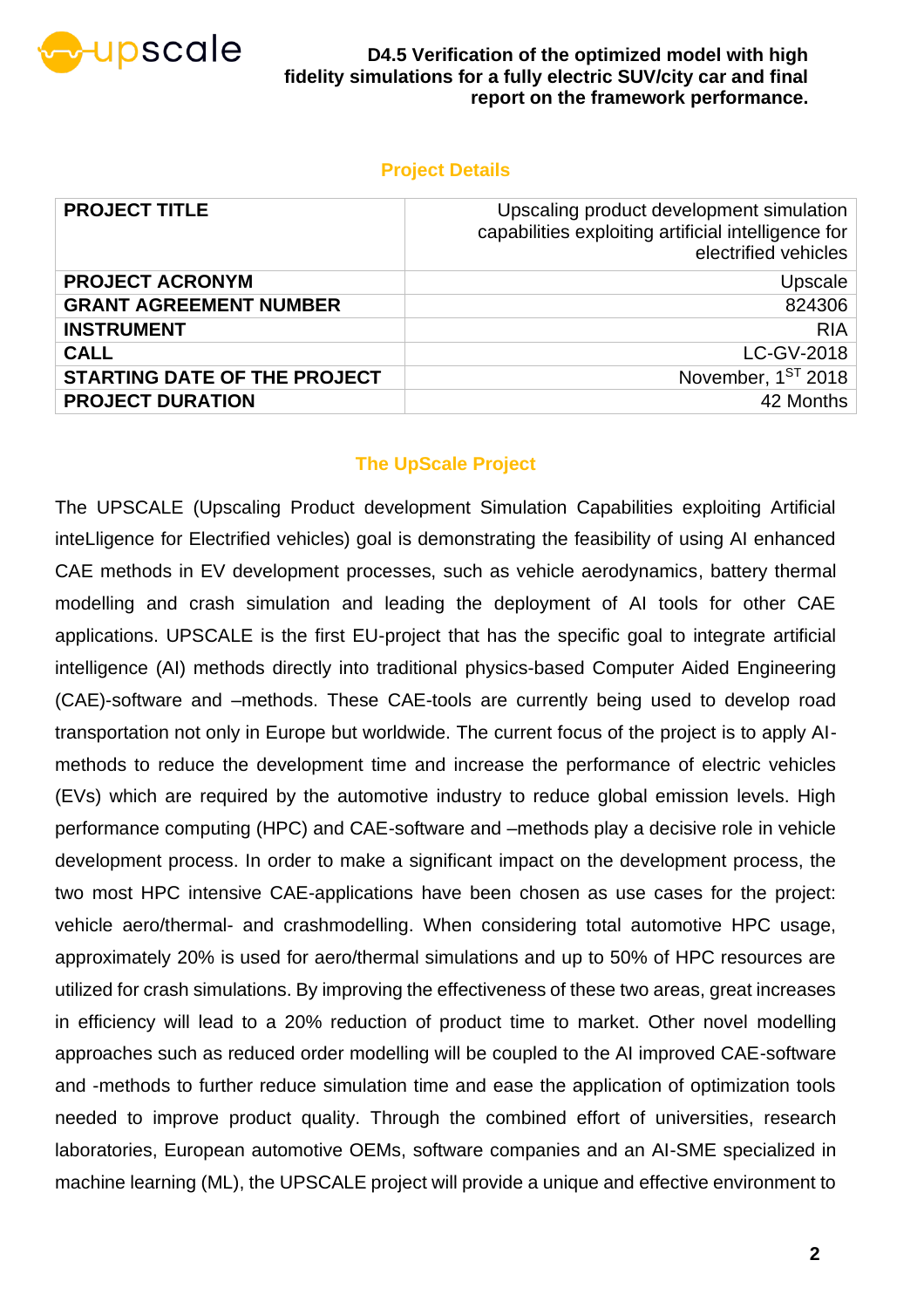

produce novel AI-based CAE-software solutions to improve European automotive competiveness.

### **The UpScale Consortium**

| <b>PARTICIPANT</b><br>N <sub>o</sub> | <b>PARTICIPANT ORGANISATION NAME</b>                                           | <b>COUNTRY</b>        |
|--------------------------------------|--------------------------------------------------------------------------------|-----------------------|
| 1 (Coordinator)                      | <b>IDIADA AUTOMOTIVE TECHNOLOGY SA</b><br>(IDIADA),                            | Spain                 |
| $\mathbf{2}$                         | VOLVO PERSONVAGNAR AB (Volvo Cars)                                             | Sweden                |
| 3                                    | <b>VOLKSWAGEN AG (VW)</b>                                                      | Germany               |
| 4                                    | CENTRO RICERCHE FIAT SCPA (CRF)                                                | <b>Italy</b>          |
| 5                                    | <b>ESI GROUP (ESI GROUP)</b>                                                   | France                |
| 6                                    | <b>ENGYS LTD (ENGYS LTD)</b>                                                   | <b>United Kingdom</b> |
| 7                                    | Kompetenzzentrum - Das Virtuelle Fahrzeug,<br>Forschungsgesellschaft mbH (VIF) | Austria               |
| 8                                    | <b>VRIJE UNIVERSITEIT BRUSSEL (VUB)</b>                                        | <b>Belgium</b>        |
| 9                                    | <b>ECOLE NATIONALE SUPERIEURE</b><br>D'ARTS ET METIERS (ENSAM PARISTECH)       | France                |
| 10                                   | ALGORITHMICA TECHNOLOGIES<br><b>GMBH (ALGORITHMICA)</b>                        | Germany               |
| 11                                   | F INICIATIVAS ESPAÑA I MAS D MAS I SLU (FI<br>GROUP)                           | Spain                 |

#### **Document Details**

| <b>DELIVERABLE TYPE</b>                                     | Report                                                                                                                                                       |
|-------------------------------------------------------------|--------------------------------------------------------------------------------------------------------------------------------------------------------------|
| <b>DELIVERABLE Nº</b>                                       | 4.5                                                                                                                                                          |
| <b>DELIVERABLE TITLE</b>                                    | Verification of the optimized model with high<br>fidelity simulations for a fully electric SUV/city<br>car and final report on the framework<br>performance. |
| <b>NAME OF LEAD PARTNERS FOR THIS</b><br><b>DELIVERABLE</b> | <b>Volvo Cars</b>                                                                                                                                            |
| <b>VERSION</b>                                              | 0                                                                                                                                                            |
| <b>CONTRACTUAL DELIVERY DATE</b>                            | M42                                                                                                                                                          |
| <b>ACTUAL DELIVERY DATE</b>                                 | M42                                                                                                                                                          |
| <b>DISSEMINATION LEVEL</b>                                  | Confidential                                                                                                                                                 |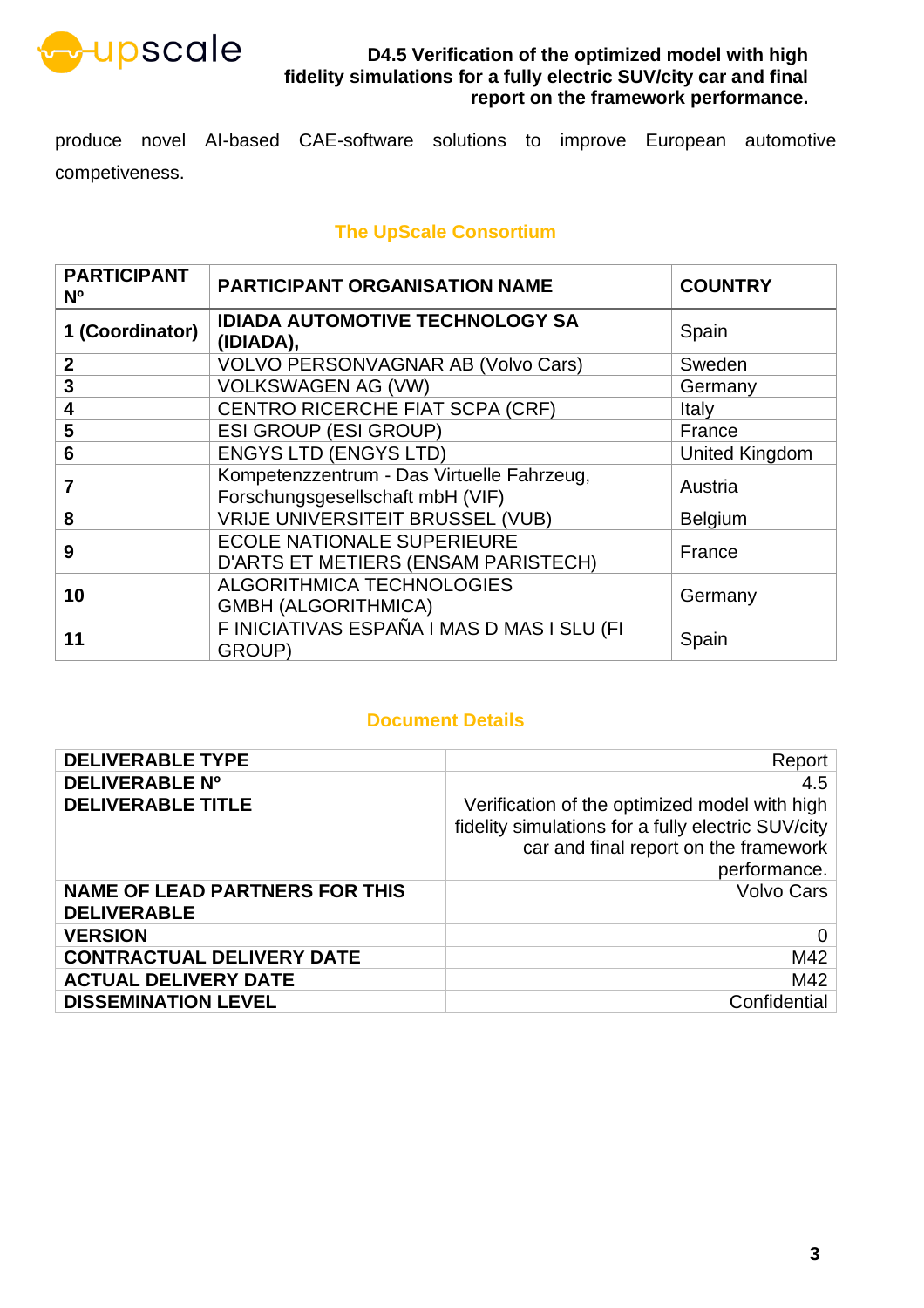

### **Revision History**

The following table describes the main changes done in the document since it was created

| <b>REVISION</b> | <b>DATE</b> | <b>DESCRIPTION</b>           | <b>AUTHOR</b><br>(ORGANIZATION) |
|-----------------|-------------|------------------------------|---------------------------------|
|                 | 28/04/2022  | Collection of all<br>results | Guglielmo Minelli<br>'VOL       |

#### **Disclaimer**

THIS DOCUMENT IS PROVIDED "AS IS" WITH NO WARRANTIES WHATSOEVER, INCLUDING ANY WARRANTY OF MERCHANTABILITY, NONINFRINGEMENT, FITNESS FOR ANY PARTICULAR PURPOSE, OR ANY WARRANTY OTHERWISE ARISING OUT OF ANY PROPOSAL, SPECIFICATION OR SAMPLE. Any liability, including liability for infringement of any proprietary rights, relating to use of information in this document is disclaimed. No license, express or implied, by estoppels or otherwise, to any intellectual property rights are granted herein. The members of the project Upscale do not accept any liability for actions or omissions of Upscale members or third parties and disclaims any obligation to enforce the use of this document. This document is subject to change without notice.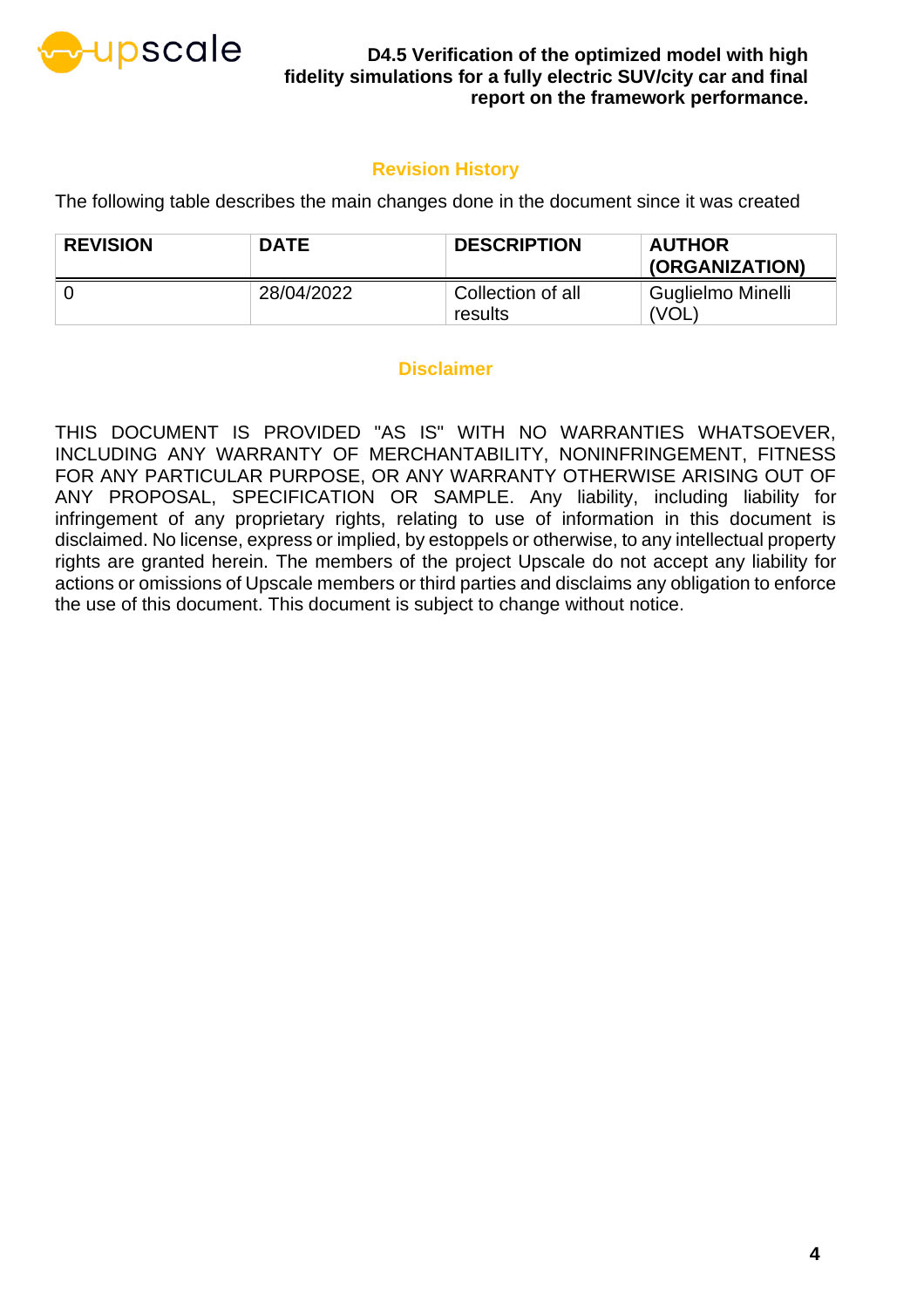

## **Table of contents**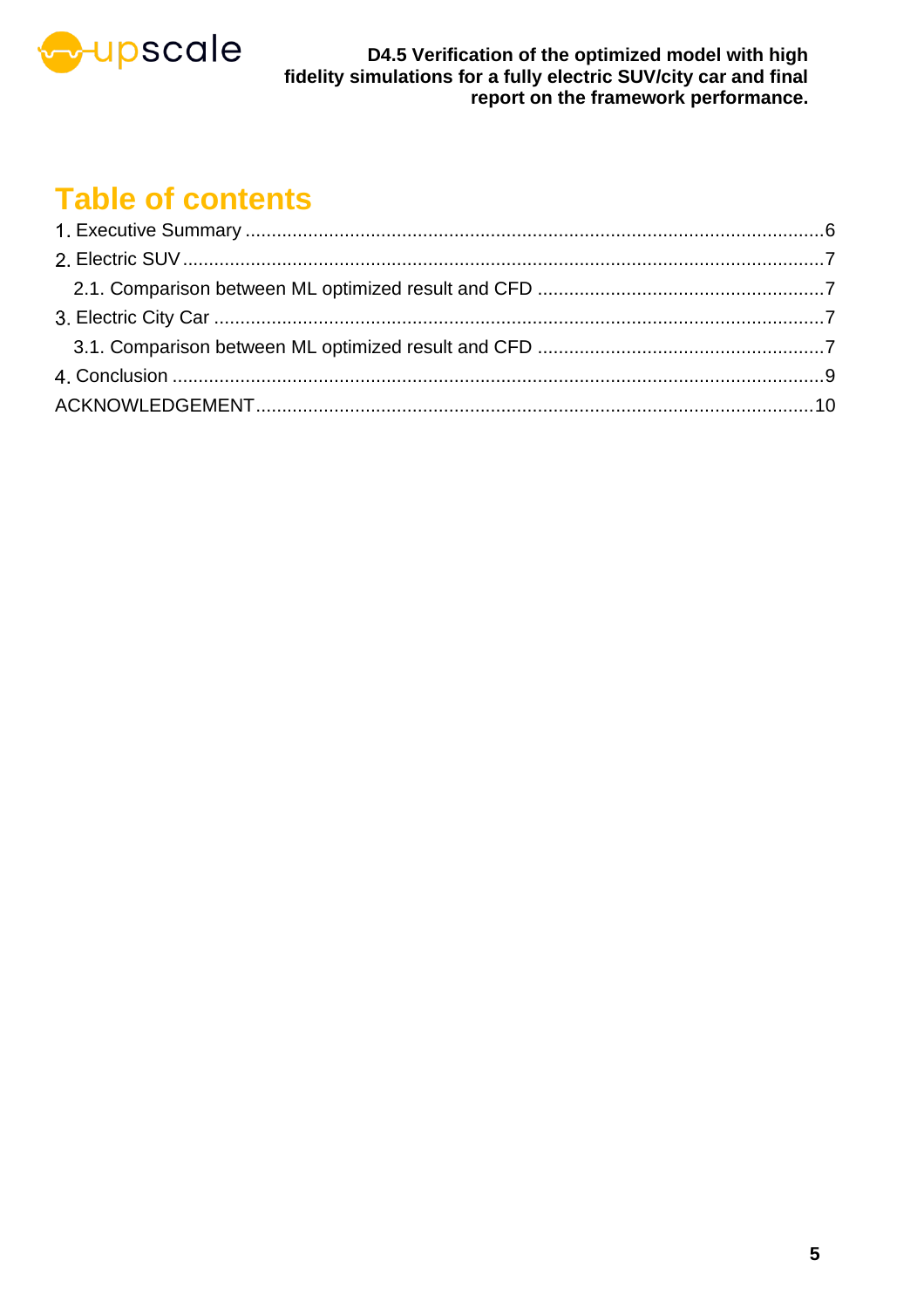

### <span id="page-5-0"></span>**Executive Summary**

After an optimal solution to the reduced order model has been found in task 4.4, a high-fidelity simulation (CFD) will be run, including an adjoint part that shows the sensitivity on aerodynamic drag from changing the geometry. The results from the reduced order model and the CFD simulation will be compared. Furthermore, the adjoint results are mapped to the geometrical input parameters, yielding a sensitivity on aerodynamic drag from changing the input parameters around the optimized point. If the high-fidelity simulation results are close to the modeled results when comparing aerodynamic drag, lift and cooling flow or heat rejection and the adjoint sensitivities mapped to the input parameters are small, the task is complete. If the results differ or the adjoint sensitivities are high, the simulation will be added to the reduced order model and the results from tasks 4.2-4.4 will be updated before running task 4.5 again.

The comparison has been performed for both cases to different extents. Both cases show potentials and limits of the method.

Two main content deviations are taking place in this final step:

- The adjoint verification step has been overlooked. The exchange of data to train the ML was very large, therefore the partners decided to reduce to the minimum the collected data. Collecting adjoint results for each simulation would noticeably increase the data exchange and the speed of the project. Moreover, the use of the adjoint is not always beneficial when the parameters are constrained. The sensitivity on aerodynamic drag can still be very large, even near the extreme of the parameters' geometrical boundaries. Nevertheless, the partners recognize that this area has a large, unfolded potential to pursue in further research actions.
- The results are only compared at the end of the WP. There is not sufficient time to recursively train the ML surrogate model on newly introduced, and more accurate highfidelity simulations. Nevertheless, the workflow and the software are ready for such an implementation. All partners think that this point has also a large potential, but it would require further future research to exploit and fine tune the above-mentioned implementation.

The impact of the deviations is small with regards to the success of the project. The two deviations consist of possible future implementation, being a further step into the already big workflow that has been setup. WP4 shows that the utilization of ML technique applied to aerodynamics is viable, even when commercial and non-simplified geometries are used. The milestone of the workflow implementation and the analysis of the result shows the potential and the limits of this research work, regardless of the deviations.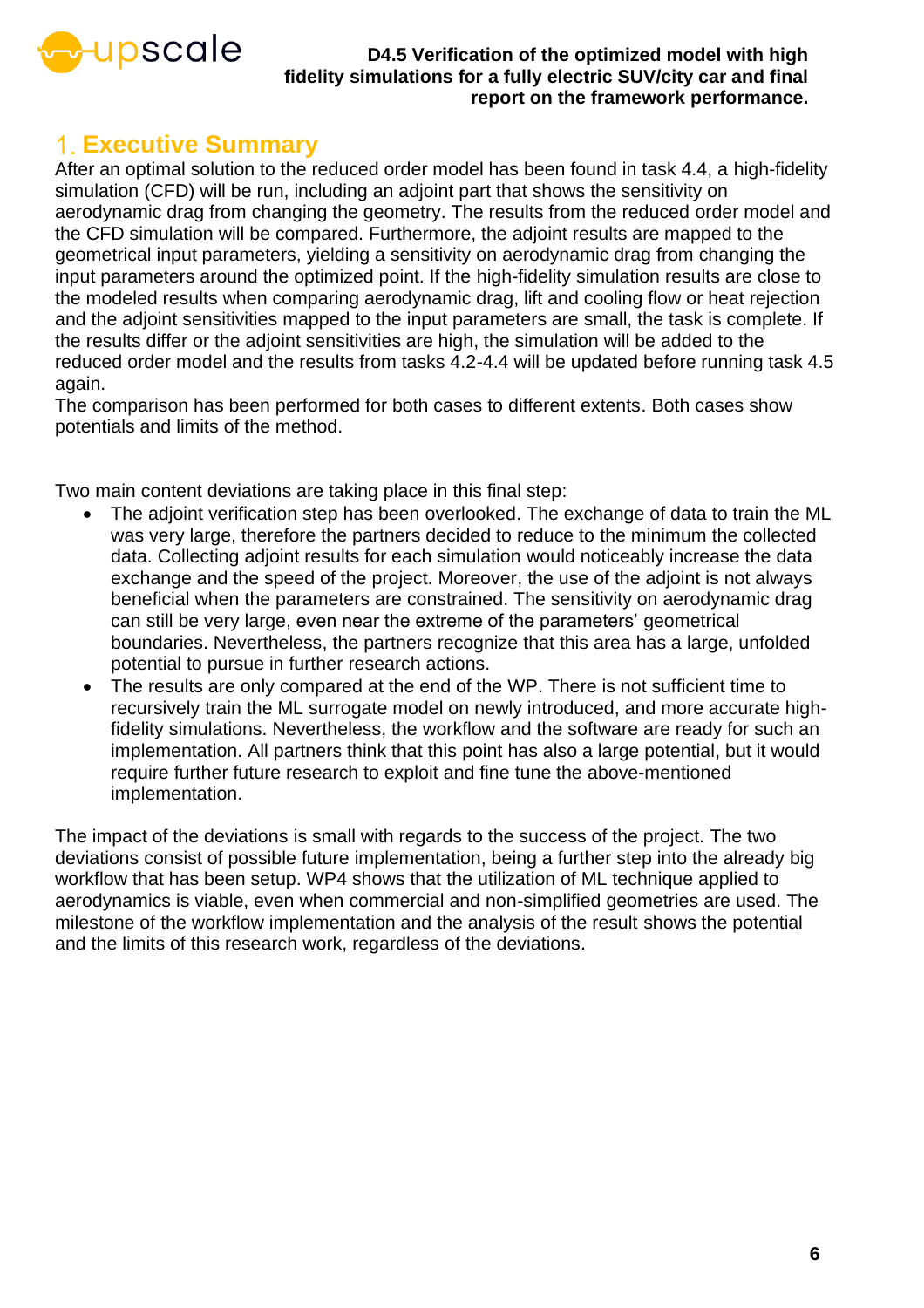

### <span id="page-6-0"></span>**Electric SUV**

In this section, a comparison between the optimum results found using the ML surrogate model for a SUV (Volvo XC40) is compared to CFD simulations. This is done to verify the accuracy of the workflow, to understand its limit, and to plan for further research actions in the future.

### <span id="page-6-1"></span>**2.1. Comparison between ML optimized result and CFD**

The results collected in D4.4 are now compared with CFD simulations results to verify the accuracy of the usage of a ML surrogate model for optimization.

The minimum Cd value already present in the database (db), used for training the ML model, is Cd = 0.2948, therefore it would be ideal that the optimization procedure could find a lower Cd case. After the optimization loop, selected cases are run in CFD to ensure this comparison. [Table 1](#page-6-4) shows the method used for the optimizer and the drag comparison between the surrogate model and CFD. What is visible is that the prediction is highly accurate for the first two cases, and it degrades when the optimizer predicts a very low Cd case. Probably, going toward the boundaries of the search space, and in this case to the lowest Cd value, the model has difficulties predicting accurate values.

| <b>Method</b>                 | Cd (CFD) | <b>Cd (optimum ML)</b> | $Cd$ error $(\%)$ |
|-------------------------------|----------|------------------------|-------------------|
| $GA + linear reg. O(2)$       | 0.3079   | 0.3069                 | 0.33              |
| Grid search + lin reg. $O(2)$ | 0.3083   | 0.3058                 | 0.79              |
| $GA + Kriging$                | 0.3193   | 0.2909                 | 8.88              |

<span id="page-6-4"></span>**Table 1: Comparison between ML surrogate model and CFD results. Volvo XC40**

A better analysis of the prediction trend of the surrogate model is performed in the next chapter using the city car db.

### <span id="page-6-2"></span>**Electric City Car**

In this section, a comparison between the optimum results found using the ML surrogate model for a city car (Fiat 500e) is compared to CFD simulation. This is done to verify the accuracy of the workflow, to understand its limit, and to plan for further research action in the future.

### <span id="page-6-3"></span>**3.1. Comparison between ML optimized result and CFD**

For this car model different optimizer have been tested. The minimum Cd value already present in the database (db) used for training the ML model is  $Cd = 0.2801$ . The results are in line with what was found in the previous section. [Table 2](#page-6-5) shows that an increasing prediction error comes with a decreasing predicted Cd (using the ML surrogate model). As described before, the performance of the predictor degrades moving toward the boundary of the search space, therefore toward very low Cd values.

| <b>Method</b>              | Cd (CFD) | Cd (optimum ML) | $Cd$ error $(\%)$ |
|----------------------------|----------|-----------------|-------------------|
| $GA + linear$ reg. $O(2)$  | 0.285    | 0.266           | 6.21              |
| GA + Kriging               | 0.280    | 0.271           | 3.20              |
| GA + Kriging anisotropic   | 0.281    | 0.274           | 2.38              |
| GA + Radial basis function | 0.279    | 0.276           | 1.02              |

<span id="page-6-5"></span>**Table 2: Comparison between ML surrogate model and CFD results. Fiat 500e.**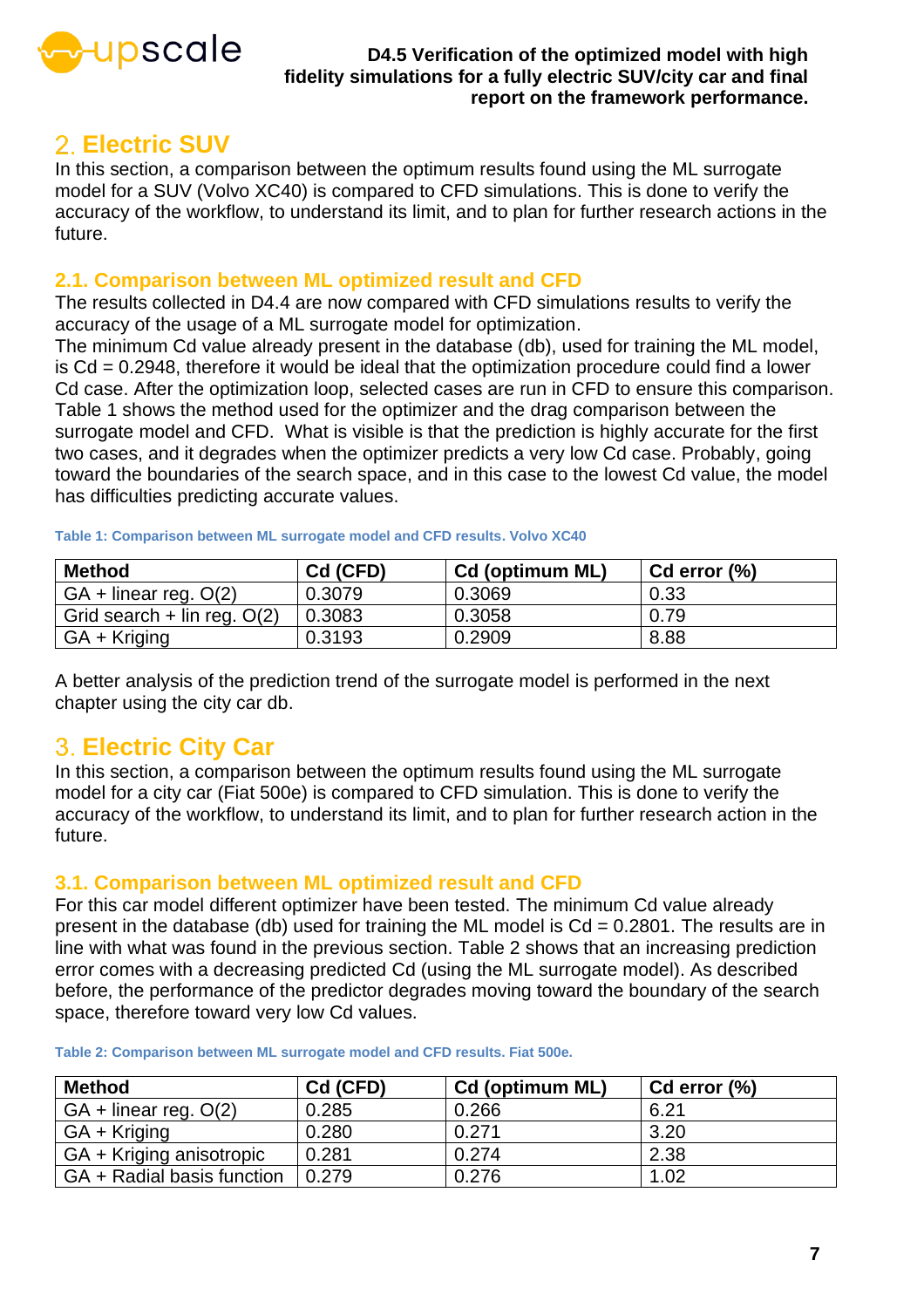

For this case a deeper analysis of the trend of the prediction is also performed. The main goal here is to verify that the predictor can give a good indication of the direction to implement further optimizations. In other words, it is done to verify that the predictor can be trusted in terms of trends. [Table 3](#page-7-0) collects the drag coefficients and mass flow rate history of the optimization procedure. For selected cases, CFD simulations are also run to verify and plot the prediction trend.

| # generation   | C <sub>d</sub> | <b>Mass flow</b> | Cd (CFD) | <b>Mass flow</b> |
|----------------|----------------|------------------|----------|------------------|
|                | (predicted)    | (predicted)      |          | (CFD)            |
| $\overline{0}$ | 0.287          | 0.897            | 0.288    | 0.900            |
| $\overline{2}$ | 0.281          | 0.877            | 0.288    | 0.877            |
| 4              | 0.279          | 0.873            | 0.285    | 0.877            |
| 5              | 0.278          | 0.869            | 0.283    | 0.871            |
| 10             | 0.275          | 0.882            | 0.283    | 0.888            |
| 13             | 0.274          | 0.878            | 0.281    | 0.886            |
| 16             | 0.273          | 0.892            | 0.281    | 0.893            |
| 63             | 0.271          | 0.879            | 0.281    | 0.882            |
| 999            | 0.271          | 0.875            | 0.280    | 0.879            |

<span id="page-7-0"></span>**Table 3: Optimization history for trend verification. Fiat 500e.**

[Figure 1](#page-7-1) shows a plot extrapolated from [Table 3.](#page-7-0) The trend is successfully predicted by the surrogate model for both Cd and mass flow rate. As mentioned before, going toward lower Cd value the error between CFD and predicted values is larger.



<span id="page-7-1"></span>**Figure 1: Prediction trend for Cd (left) and mass flow (right)**

In [Figure 2,](#page-8-1) an animation of the evolution of the geometrical feature is reported for the selected generations described before.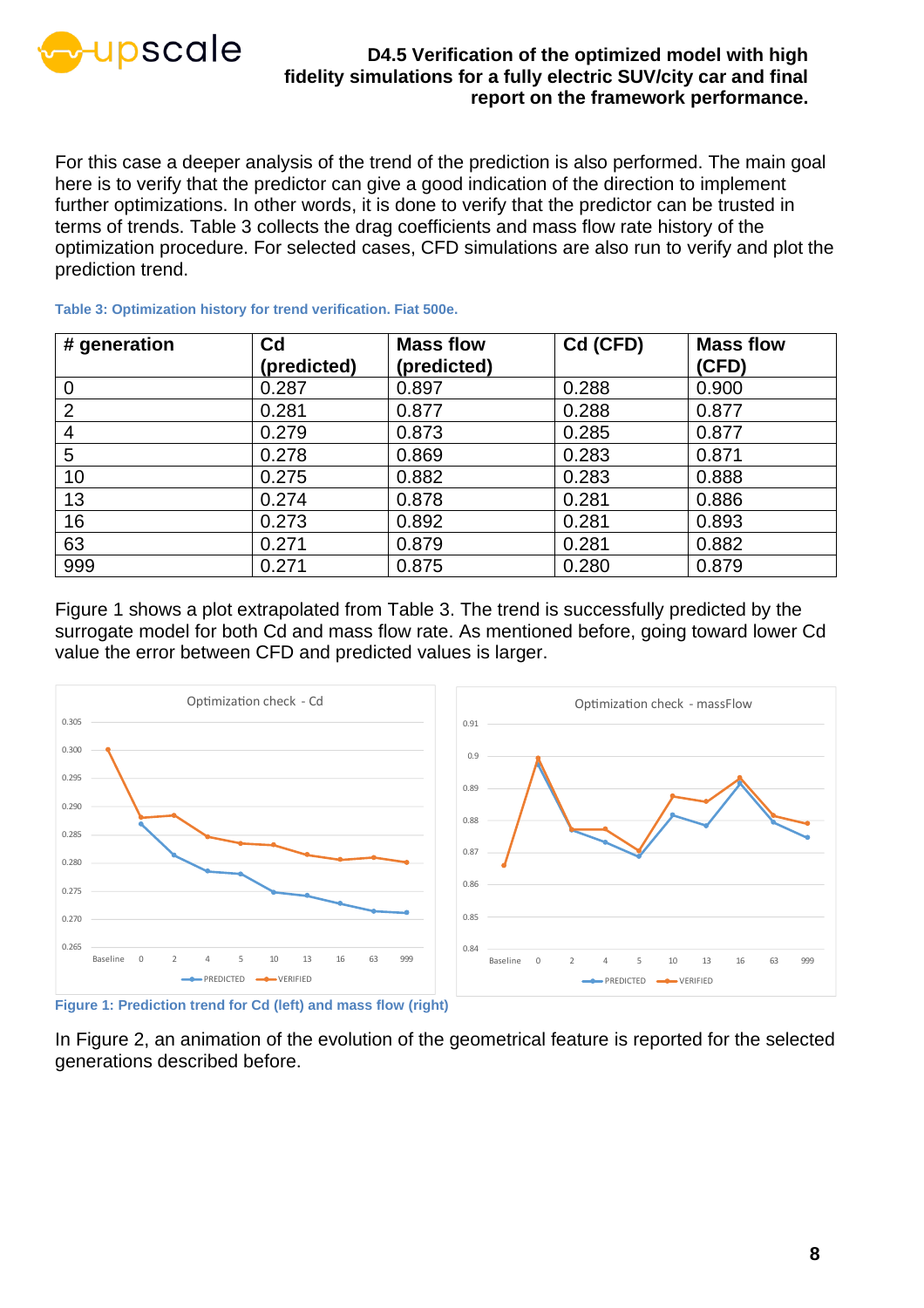



**Figure 2: An animation of the geometry evolution through the optimization procedure. Fiat 500e.**

### <span id="page-8-1"></span><span id="page-8-0"></span>**Conclusion**

Regarding in specific WP4.5 it has been shown that the ML predictor, can be trusted for giving indications based on trends when considering optimizations, but it is still too stiff to be considered for accurate absolute values predictions. The work has also shown a limit of the predictor going toward the boundary of the optimized variable, Cd in this case. Having an increasing error (CFD-prediction) with decreasing Cd values.

Considering a broader picture, WP4 has shown the viability of using ML techniques on real and non-simplified car geometry for aerodynamic optimization. The process is defined by the following milestones:

- It started with the selection of the models from the three OEMs
- The selection of the parameters to be morphed
- The implementation of an elaborate workflow to automate the creation of large CFD databases
- The training of ML tools on the created databases
- The optimization of the car models using the surrogate ML model
- The verification of the optimized data

The work has been carried out in a successful way, showing the advantages, the potentials, and the limit of the created ML tool. Starting from the latter, the work shows that, having parameters to optimize stiffens the work, the databases are limited to themselves, not taking advantage of transferable learning features. A parameter free ML environment would be the basis for the continuation of this research. Concerning potentials, the two deviations described in the executive summary represent future improvements that can be worked on top of the present implemented workflow. Therefore, introducing the potential of adjoint simulations and the implementation of a continuous learning tools that update itself with every new high-fidelity simulation are natural future steps for the project. Regarding the advantages, it has been shown that ML is mature enough to be applicable for CFD optimization and scalable for very complicated geometries.